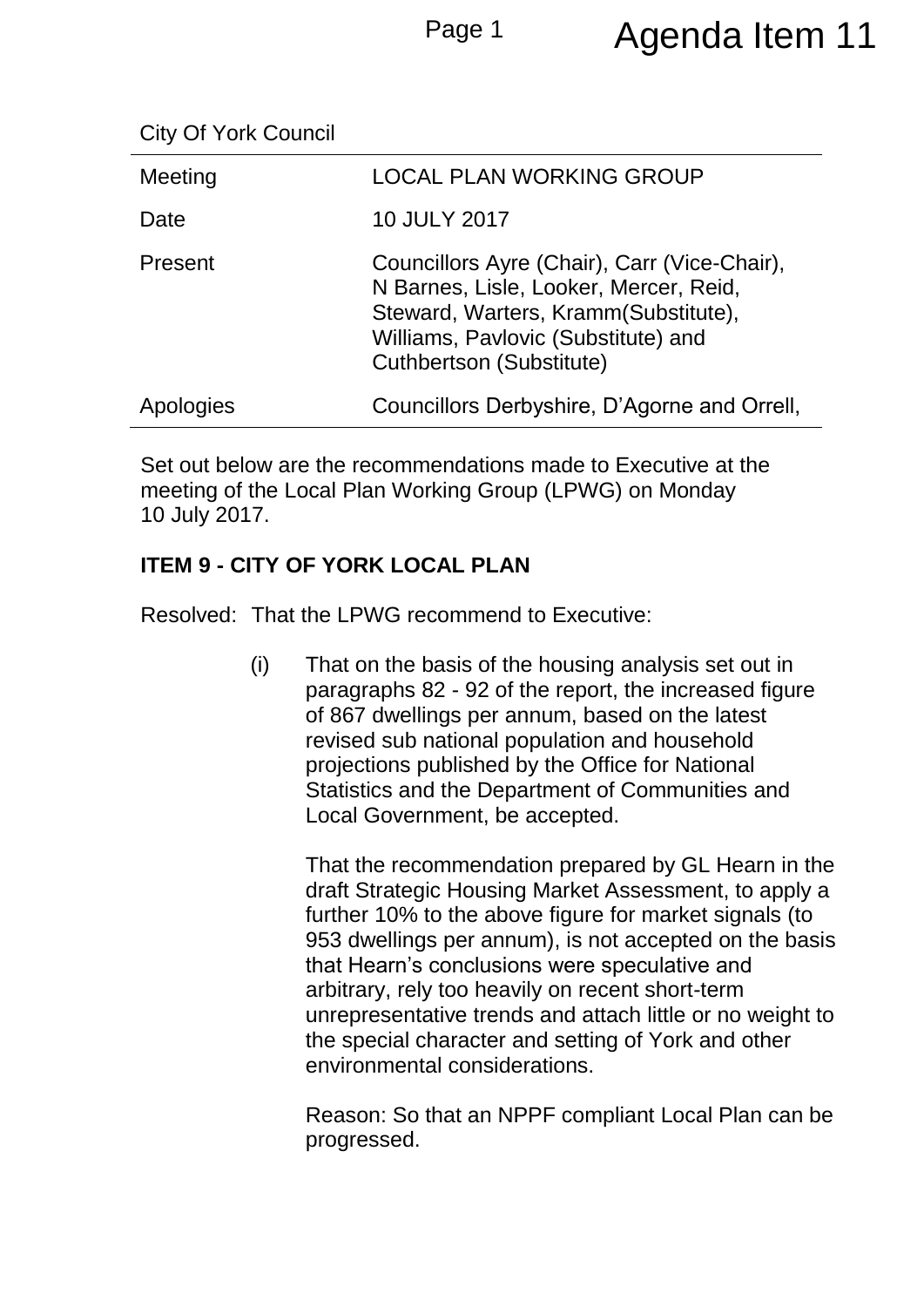(ii) That the employment land requirement included, arising from the draft ELR Addendum (Annex 2), be considered and agreed as the evidence base upon which the Local Plan should be progressed.

Reason: So that an NPPF compliant Local Plan can be progressed.

(iii) That the increased figure to 867 dwellings per annum, be met by the changes to sites within Table 4 (page 21 of the report) and by the following changes to sites from Table 5 (page 22 of the report), the inclusion of Queen Elizabeth Barracks, Imphal Barracks, Nestle South, Grove House and the former Clifton Without Primary School, the deletion of Heworth Green North (H25) and Whiteland Field, Haxby (H54) and the change from a housing site to an employment site of Poppleton Garden Centre. The rest of the changes included in table 5 should not be included.

That the changes to employment sites highlighted in Table 6 (page 25 of the report) be accepted and to accept the following changes to sites listed inTable 7 (page 25 of the report) – the changes to York Central, the inclusion of Towthorpe Lines and Whitehall Grange, the inclusion of ST19 Land at Northminster Business Park based on the Preferred Sites Consultation (2016) position and the deletion of site ST6 – Land at Grimston Bar. The rest of the changes included in table 7 should not be included (this refers to the proposed extensions at ST26 and ST27 and two new sites listed).

Reason: So that an NPPF compliant Local Plan can be progressed.

(iv) That the revised policy approach to Gypsy and Traveller provision highlighted within the report and Annex 9 be agreed.

Reason: So that an NPPF compliant Local Plan can be progressed.

(v) That authority be delegated to the Assistant Director of Planning and Public Protection in consultation with the Leader and Deputy Leader to approve all housing and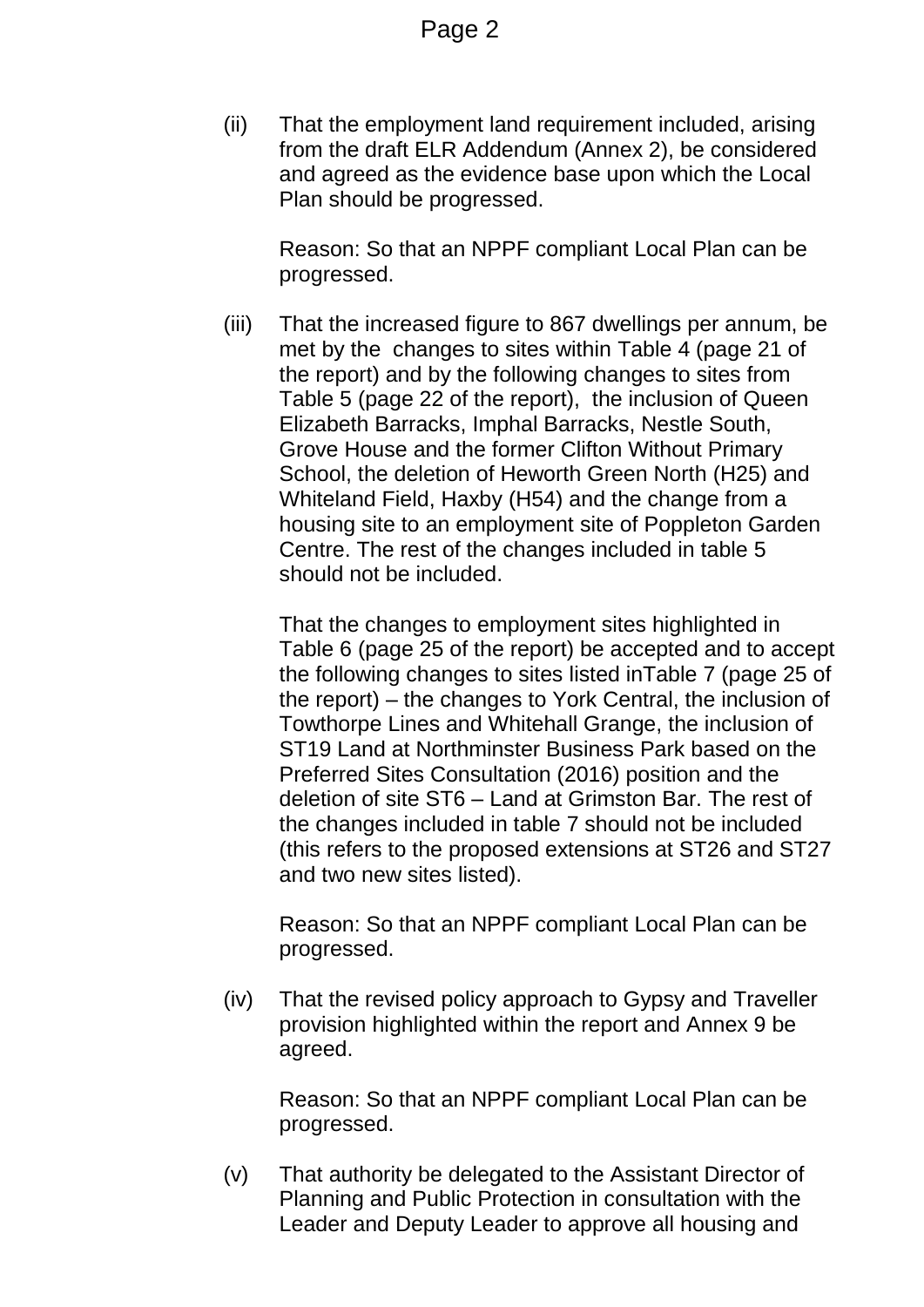## Page 3

employment growth related policies (including site specific planning principles) and the non-site related policy modifications at schedule (Annex 7) in accordance with the approved evidence base.

That the Leader and Deputy Leader keep Group Leaders informed through Group Leaders meetings.

Reason: So that an NPPF compliant Local Plan can be progressed

(vi) That the Assistant Director of Planning and Public Protection in consultation with the Leader and Deputy Leader, be delegated to approve changes to the non-site related policy modifications schedule (Annex 7) following the completion of viability work.

That the Leader and Deputy Leader keep Group Leaders informed through Group Leaders meetings.

Reason: So that an NPPF compliant Local Plan can be progressed.

(vii) That following the approval of the evidence base and policy in relation to housing and employment, authority be given to the Assistant Director of Planning and Public Protection in consultation with the Leader and Deputy Leader to produce a composite draft Local Plan for the purposes of consultation.

That the Leader and Deputy Leader keep Group Leaders informed through Group Leaders meetings.

Reason: So that an NPPF compliant Local Plan can be progressed.

(viii) That the Assistant Director of Planning and Public Protection in consultation with the Leader and Deputy Leader be delegated the signing-off of further technical reports and assessments to support the draft Local Plan including, but not limited to the SA/ SEA, Viability Study and Transport Assessment.

That the Leader and Deputy Leader keep Group Leaders informed through Group Leaders meetings